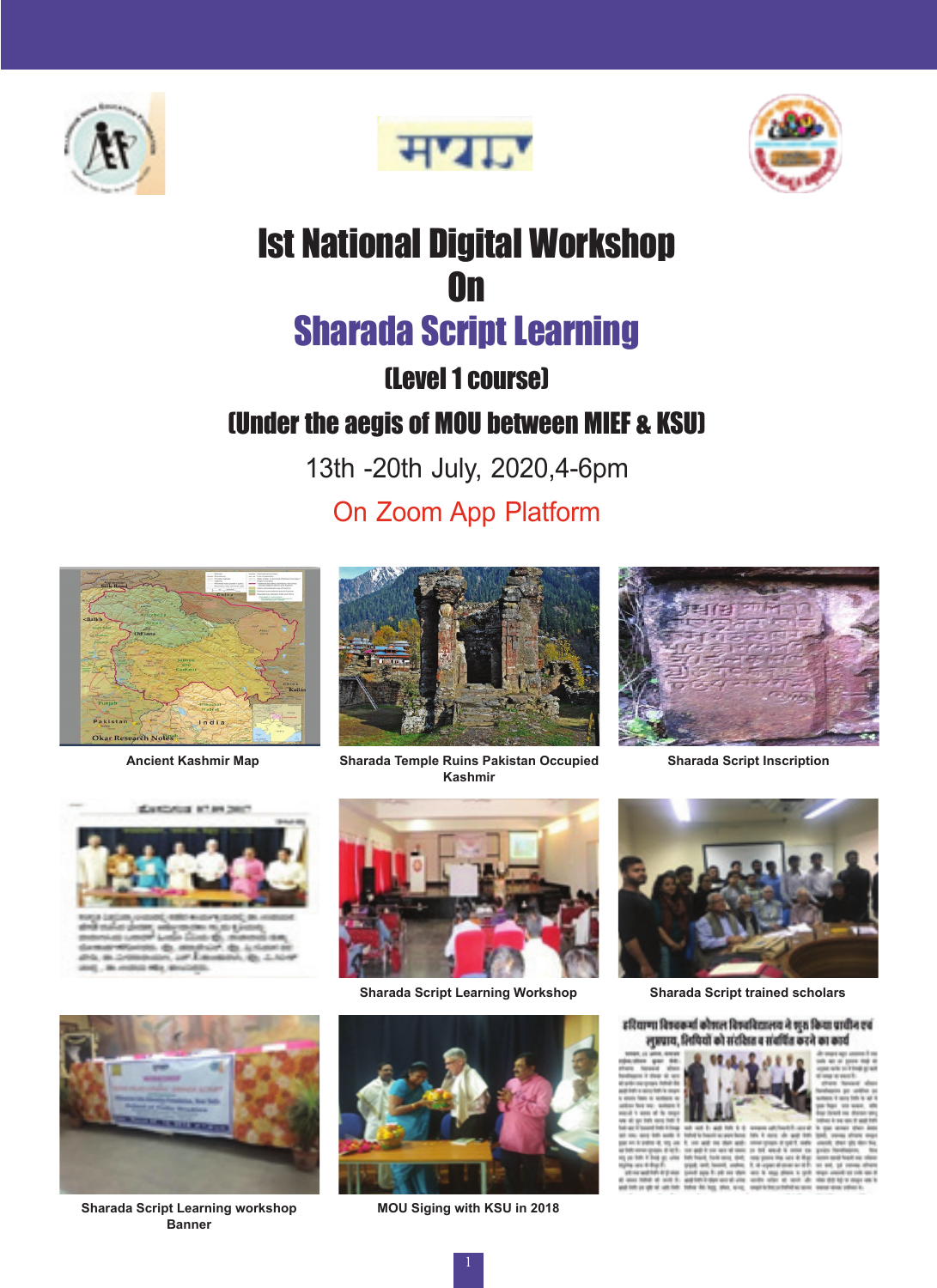### **Background**

## **About Sharada Script**

Among the Western Himalayan scripts, the Sharada alphabet has a place of pride. Evolved from north western Brahmi a millennium ago in the 9th century A.D. It remained in popular use for several centuries in an extensive area of Western Himalayas including North Western Frontier Province, Dardistan, Kashmir, Jammu, Ladakh and Himachal Pradesh. Later it got restricted to Kashmir only, where it was theprincipal means of writing until the 20th century. This form was widely used for writing Vedic texts

The epigraphic and literary records written in this script, that have been found in these regions, have thrown light on many facets of the history and culture of the areas of their provenance The Gurmukhi script was developed from Sarada.

Like the Brahmi and the Kharoshti in the ancient period, the Sharada script in the early medieval period formed a vital link in the chain of communication of ideas, knowledge, and culture among the states comprised in the Western Himalayan region. Unfortunately, the knowledge of this important script is fast disappearing threatening thereby the loss of this rich and proud heritage of Western Himalayas to posterity for ever.

Today only a small group of Brahmins continue to use the Sharda alphabet for writing and calculating astrological and ritual formulations. The Goddess Sharda's temple is in PoK.

### **About the Workshop**

MIEF and KSU in association with Heart Care Foundation of India and Kashur Sumchar, is conducting a workshop for people interested in learning the Sharada script.

#### Objectives:

To develop the action plan to connect young generation to the scripts and languages like Sharada, kashmiri language, so that the ancient scripts of great relevance can be deciphered.

Capacity building to help revive the almost extinct sharada script and thus impart knowledge and skill to understand the ways & means of learning sharada script alphabets, word making, sentence making, transliteration, cataloging technique, maintaining and preservation (through chemical processes, digitization and various forms etc.)

To train by demonstrating the practical training of important procedures like reading of sharada manuscripts, typing in sharada using computers , direct translation in to other scripts or vice versa etc.

#### Course Structure:

Learning Sharada Script Allphabets,

Word and sentence making, manuscript reading & transliteration practice.

#### Medium of Training:

English/Hindi/Sanskrit/Kannad

## **Who Can take Part**

Any interested person who may or may not be knowing Sanskrit language/Devnagari script.

Sanskrit knowing scholars/Academicians/Researchers/Philosphers etc.

E-Certificate of participation will be given to all participants (speakers / experts /panelists/ delegates).

### **Program Schedule**

| 13 July 2020 Day 1              |                                                                 |                                                                                                                           |  |
|---------------------------------|-----------------------------------------------------------------|---------------------------------------------------------------------------------------------------------------------------|--|
| 4.00-04.30 pm Inaugural session |                                                                 |                                                                                                                           |  |
| 4.30-5.00 pm                    | History about<br>development of Sharada<br>Script               | Spkr Prof Sushma<br>Devi Gupta Sanskrit<br>Dept.& Coordinator<br>Sharada Script<br>Revival Program<br>University of Jammu |  |
| 5.00-5.45 pm                    | Introduction to<br>Learning Sharada script<br>& Practice        | Spkr Ms Neelam<br>Razdan                                                                                                  |  |
| 5.45-6.00 pm                    | discussions and interaction                                     |                                                                                                                           |  |
| 14 July 2020 Day 2              |                                                                 |                                                                                                                           |  |
| 4.00-5.30 pm                    | Introduction to<br>Learning Sharada script<br>& Practice Contd. | Spkr Ms Neelam<br>Razdan                                                                                                  |  |
| 5.30-6.00 pm                    | Discussions and Interaction with participants                   |                                                                                                                           |  |
| 15 July 2020 Day 3              |                                                                 |                                                                                                                           |  |
| $4.00 - 5.30$ pm                | Introduction to<br>Learning Sharada script<br>& Practice Contd. | Spkr Ms Neelam<br>Razdan                                                                                                  |  |
| 5.30-6.00 pm                    | Discussions and Interaction with participants                   |                                                                                                                           |  |
| 16 July 2020 Day 4              |                                                                 |                                                                                                                           |  |
| 4.00-5.30 pm                    | Wordbuilding,<br>Sentence making &<br>Practicecontd.            | Spkr Ms Neelam<br>Razdan & Dr<br>Narender Bharati                                                                         |  |
| 5.30-6.00 pm                    | Discussions and Interaction with participants                   |                                                                                                                           |  |
| 17 July 2020 Day 5              |                                                                 |                                                                                                                           |  |
| 4.00-5.30 pm                    | WordBuilding,<br>Sentence making &<br>Practice Contd.           | Spkr Dr Narender<br>Bharati                                                                                               |  |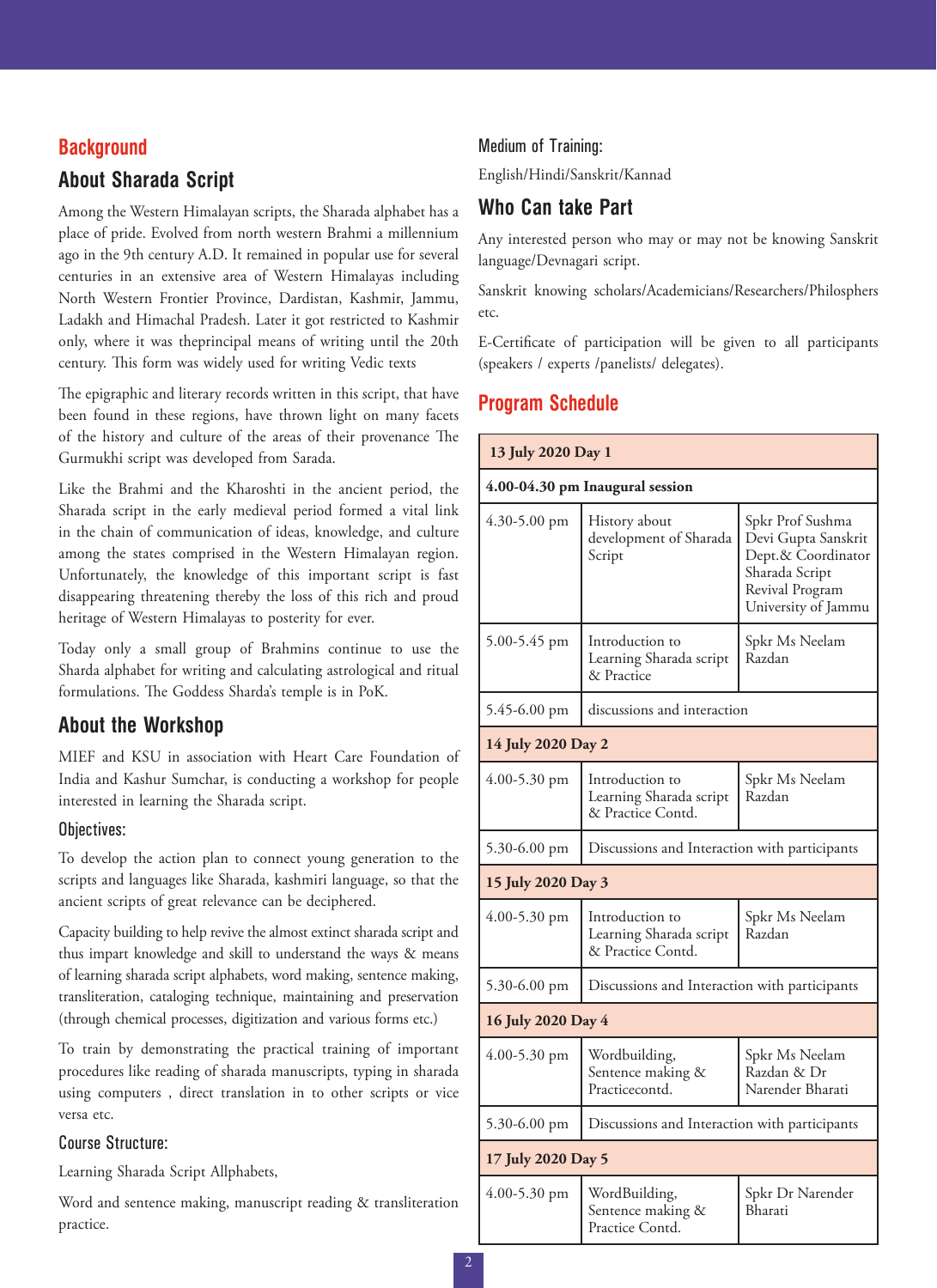| 5.30-6.00 pm       | Discussions and Interaction with participants                                |                                                                                                                                               |  |
|--------------------|------------------------------------------------------------------------------|-----------------------------------------------------------------------------------------------------------------------------------------------|--|
| 18 July 2020 Day 6 |                                                                              |                                                                                                                                               |  |
| 4.00-5.30 pm       | Word Building,<br>Sentence making &<br>Practice Contd.                       | Spkr Dr Narender<br>Bharati                                                                                                                   |  |
| 5.30-6.00 pm       | Discussions and Interaction with participants                                |                                                                                                                                               |  |
| 19 July 2020 Day7  |                                                                              |                                                                                                                                               |  |
| 4.00-5.30 pm       | Sharada Manuscript<br>Reading practice                                       | Spkr Dr Narender<br>Bharati & Ms<br>Neelam Razdan                                                                                             |  |
| $5.30 - 6.00$ pm   | Discussions and Interaction with participants                                |                                                                                                                                               |  |
| 20 July 2020 Day 8 |                                                                              |                                                                                                                                               |  |
| $4.00 - 5.00$ pm   | Sharada Manuscript<br>Reading practice                                       | Spkr Dr Narender<br>Bharati & Ms<br>Neelam Razdan                                                                                             |  |
| $5.00 - 5.30$ pm   | On line exams                                                                | Expert: Dr Kirti<br>Kant Sharma                                                                                                               |  |
| $5.30 - 6.00$ pm   | Result and workshop<br>concluding session plus<br>e-certificate distribution | Prof.Pandurangi,<br>Dr Uday Kakroo,<br>Prof.Sushma Devi<br>Gupta,<br>Dr Kirti Kant<br>Sharma,<br>Prof.B V<br>Venketaramana ,Sh<br>H L Wangnoo |  |

#### **About Organisers**

#### **Millennium India Education Foundation**

A delhi-based not-for- profit organization headquartered in Delhi, India. MIEF works towards the promotion, encouragement and conduction of research in the fields of education, health, science & technology and community development (art, environment & culture). MIEF is registered under Indian Trust Act 1882 Regd no:8070/4 year 2003.

Revival of Sharada script at global levels an ancient and almost extinct Indian script believed to have been one of the major project in hand. MIEF has made following contributions in this direction

- 1. MIEF has take up Sharada Script Revival programs in India since 2013 in association with famous and renowned central & state universities.
- 2. MIEF is the only organisation in the country, which has signed MoUs with 6 universities in India for taking up revival

of Sharada script in India:JawaharLal Nehru University (JNU), New Delhi; Mumbai University, Mumbai;University of Jammu UT of J & K; Karnataka Samskrit University, Bangalore; Kavikulaguru Kalidas Sanskrit University, Nagpur & Shri Vishwakarma Skill Development University, Haryana

- 3. MIEF and Vishwkarma Skill Development University Haryana are the pioneers to have Sharada script included in its skill development program by signing MoU on 13th January 2019.
- 4. MIEF has designed the syllabus for Sharada script learning and also produced the learning material used in the training programs.

## **Karnataka Sanskrit University, Bangalore**

Has been formed in 2010 exclusively for the development of Sanskrit language and with the vision and mission of bringing all the Sanskrit colleges and traditional gurukulas of the state under a single umbrella, to maintain uniformity in education, to provide greater opportunities for study and research in Sanskrit at international level.

The objective of the university is to integrate our ancient knowledge with modern science & technology and social sciences . The university offers courses from diploma level to PhD. It is aiming towards offering programs in all fields – language, literature, culture, tradition, Vedic studies, humanities, philosophy and sciences of different disciplines – with traditional profundity and modern approach. The varsity has been contributing towards the publications of books, journals, proceedings and research journals through KSU Prasaranga and also organise national and international seminars and conferences

## **In association with Heart Care Foundation of India**

Was Founded in 1986 as a National Charitable Trust with the basic objective of creating awareness about all aspects of health for people from all walks of life incorporating all pathies incorporating low cost infotainment modules under one roof.

Koshur Sumchar: is a Delhi based charitable society registered in 1959. The organization works with an objective to preserve and promote the cultural heritage of Kashmir and its language (Kashmiri); the people of Kashmiri origin both in India and abroad; To establish administer, manage and maintain libraries, reading rooms, documentation centres (to preserve books, pamphlets, magazines, journals, reprints and literature and procure produce or purchase, store, utilize and exhibit audio-visual material like recorders, duplicators, cassettes, video-tapes, films, fill-strips, flip-charts) and auditorium for these purposes and to undertake programmes aimed at poverty alleviation, community